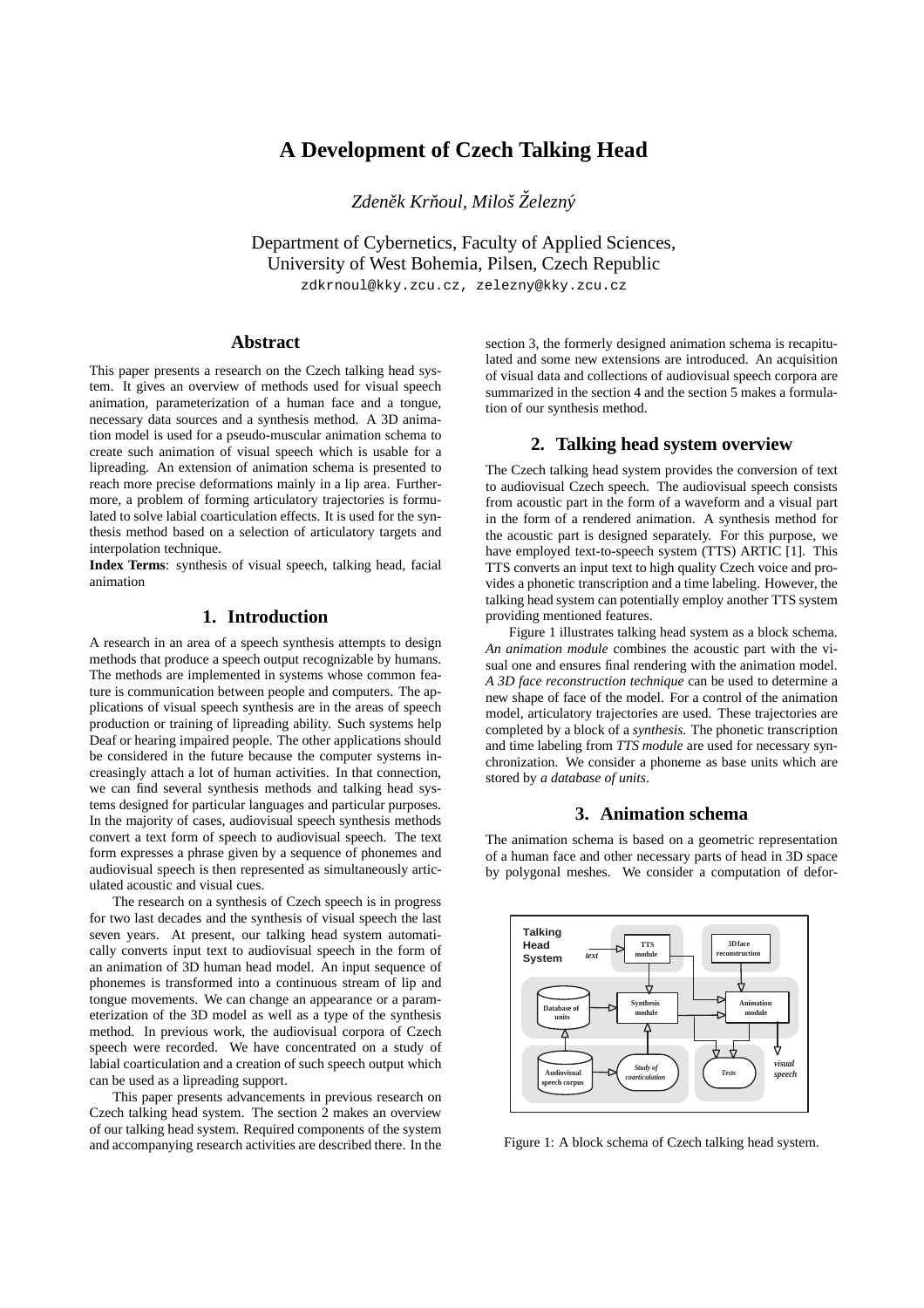|  |  |  | -------------------------  |  |  |  |  |  |  |  |  |  |
|--|--|--|----------------------------|--|--|--|--|--|--|--|--|--|
|  |  |  |                            |  |  |  |  |  |  |  |  |  |
|  |  |  |                            |  |  |  |  |  |  |  |  |  |
|  |  |  |                            |  |  |  |  |  |  |  |  |  |
|  |  |  |                            |  |  |  |  |  |  |  |  |  |
|  |  |  |                            |  |  |  |  |  |  |  |  |  |
|  |  |  |                            |  |  |  |  |  |  |  |  |  |
|  |  |  |                            |  |  |  |  |  |  |  |  |  |
|  |  |  |                            |  |  |  |  |  |  |  |  |  |
|  |  |  | -------------------------  |  |  |  |  |  |  |  |  |  |
|  |  |  | -------------------------- |  |  |  |  |  |  |  |  |  |
|  |  |  | -------------------------  |  |  |  |  |  |  |  |  |  |
|  |  |  |                            |  |  |  |  |  |  |  |  |  |

Figure 2: The example of *a curve-print*. The big light squares are vertices of the mesh and the small squares are the approximation points of the curve. The big black squares show the vertices of the curve-print.

mations on the outermost layer of the face skin (epidermis) or tongue without subsurface layers. An application of the animation schema is mainly to provide synthesized visual speech as a lipreading support.

The principle of the animation schema is based on feature points and deformation zones [2, 3]. One deformation zone is considered as a area on the 3D face surface given by a set of vetices and the feature point as one 3D point in this area. A shift of its position causes changes in whole deformation zone. It uses one polygonal mesh only often formed in neutral face pose in comparison with designs used interpolation of multiple face poses. The low requirements on the shape of the polygonal mesh caused it very flexible, too. However, for better approximation of face shape around lips, deformations commutated around a curve appear to be more suitable [4]. Therefore, we have designed an animation schema which accounts both mentioned cases [5]. The animation schema is based on 3D cubic spline curves each defined by several control points. We can found similarity with the controlling of the tongue model defined in 2D space [6]. On the other hand, an advantage of a 3D cubic spline curve is that it uses feature points directly matched with animation parameters of a 3D head model.

Two examples of an influence zone affected by our animation schema are shown in Fig. 3. There is a simple mesh and the deformation commutated by one feature point and by one spline curve created from four feature points. In general, the curves can be open, as shown in the figure, or can be closed when first and the last feature point have same position. In advance, these closed splines are used for the approximation of the areas around eyes or the *Orbicilaris Oris* muscle. The cubic curve is fitted by several approximation points equidistant align in  $(x, y)$ ,  $(x, z)$  and  $(y, z)$  planes. The Euclidean distance of two adjacent approximation points determines a density of the curve. This distance could be bigger than length of edges of mesh polygons in the affected influence zone to avoid unnatural displacements of the mesh.

#### **3.1. Computation of deformation**

The animation model is represented by several separated polygonal meshes describing the shapes of relevant parts of head. A definition of the model includes a set of the feature points, sizes of influence zones and the cubic spline curves. One feature point should be used for a determination of more than one curve. However one curve should be assigned to one mesh only. The 3D positions of feature points are manually placed at moment of new model creation.

Firstly we describe animation schema with non-overlapping influence zones.  $S_{kp}$  is  $k - th$  curve defined on the mesh p. Its shape is given by one or more feature points. The influence zone enclosing the curve is composed from a subset of the ver-



Figure 3: An examples of curve definitions, influence zones and deformations.

tices  $V_p(i)$ . The subset is given by *a propagation process* which starts from *a curve-print* and ends at a boundary of the influence zone. The curve-print of  $k - th$  curve is given by the positions of such vertices which satisfy condition (1).

$$
min_{\forall i} (|S_{kp}(j) - V_p(i)|) \qquad i = 1..N, j = 1..M \quad (1)
$$

 $S_{kp}(j)$  are approximation points given by the interpolation between feature points. M is determined in accordance with the density of the polygonal mesh determined the influence zone. Figure 2 shows an example of a curve-print.

By the propagation process, weights for all vertices in the influence zone are determined. The weights are based on the Euclidean distance between processed vertex  $V_p(i)$  and the closest approximation point, Eq. (2). The examples of acceptable weight functions are summarized by Eq. (3).

$$
D_p(i) = min_{\forall j}(|S_{kp}(j) - V_p(i)|) \qquad j = 1...M \qquad (2)
$$
  

$$
w_{\alpha}(d) = 0.5(cos(d) + 1)
$$
  

$$
w_{\beta}(d) = (0.5(cos(d) + 1))^2
$$
  

$$
w_{\gamma}(d) = cos(d)/2
$$
 (3)

These weight functions have value 1 for distance  $d = 0$  and 0 for distance  $d = 1$  reached on the boundary of the influence zone. The Eq. (4) is used to determine transformation of all vertices in the influence zone.

$$
V'_{p}(i) = R_{p}(\Delta S_{kp}(j)w_{k}(D_{p}(i)) + V_{p}(i))
$$
 (4)

New position  $V_p'(i)$  is determined from its neutral position  $V_p(i)$ , the shift of relevant approximation point  $\Delta S_{kp}(j)$ weighted by  $w_k$  and a rotation of the mesh  $R_p$ .

#### **3.2. Enhancement of animation schema**

The animation schema described in the previous section has a limitation caused by overlapped influence zones. An area of the mesh in an intersection of two or more influence zones is divided in assumption the nearest distance. It causes unnatural displacements. Therefore we have extend it about new feature providing a computation of deformation in the overlap zones. The curve-print and propagation process is carried out for each spline curve separately in compliance with the formulas (1)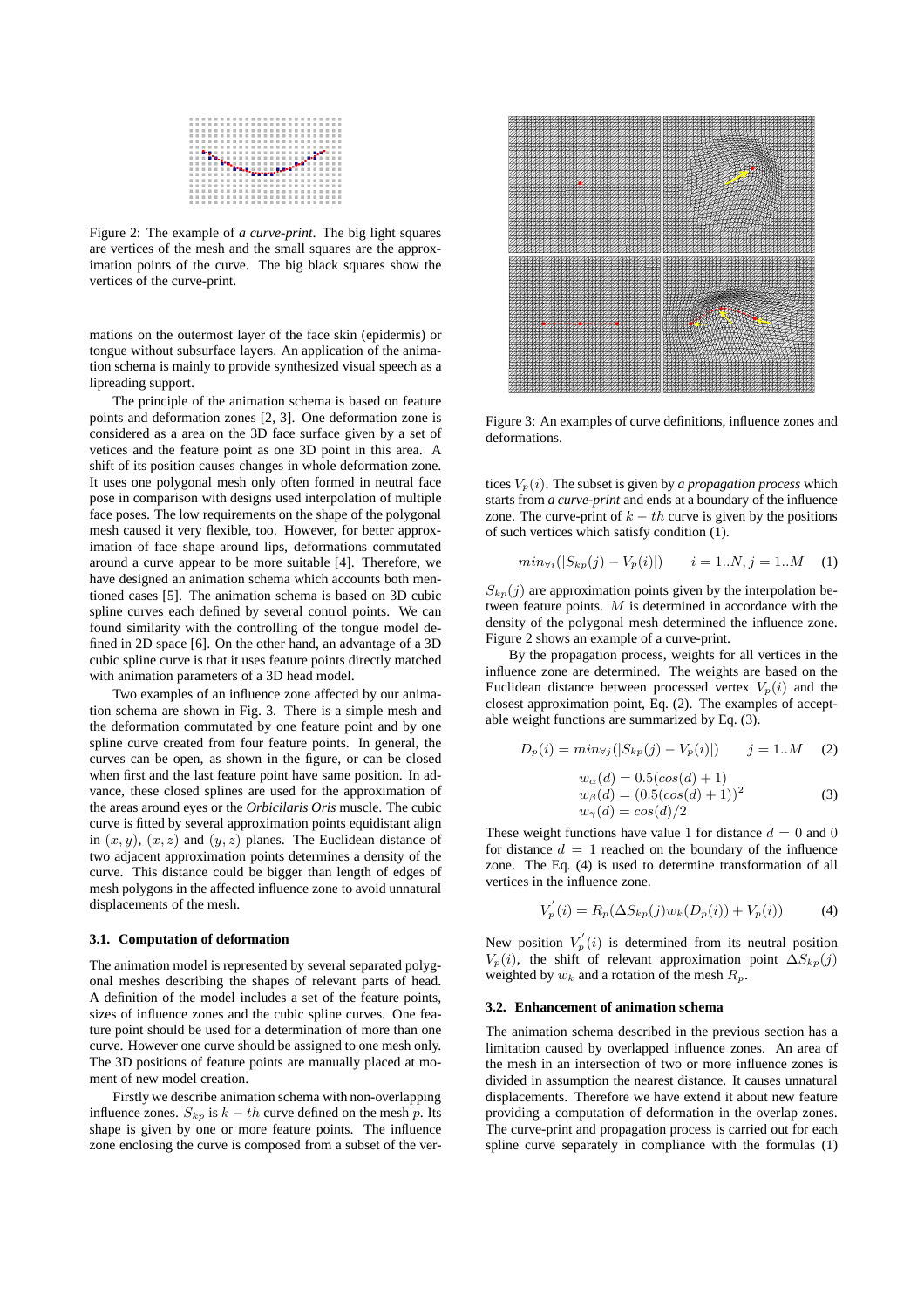and (2). However the propagation process determines distance  $D_{kp}(i)$  for all  $S_{kp}$ . Thus each vertex can be influenced more than one curve. The transformation of  $V_p$  is given by Eq. (5).

$$
V_p' = R_p(\frac{\sum_{\forall k} (w_{bk}(D_{kp}(i))w_o(D_{kp}(i))\Delta S_{kp}(j))}{\sum_{\forall k} w_{bk}(D_{kp}(i))} + V_p)
$$
\n(5)

 $V_p'$  is computed as weighted sum of the shifts  $\Delta S_{kp}(j)$  from all curves  $k$  defined on the polygonal mesh  $p$ . The weight function  $w_{bk}$  should be one of (3) and the weight function  $w_o$  is given by (6).

$$
w_o(d) = \frac{1}{1 + exp(c_1d - c_2)}
$$
 (6)

 $c_1$  and  $c_2$  are well defined constants to determine the relative redistribution of  $w_{bk}$  in the overlapped area.

#### **3.3. Parameterization of visual speech**

The parameterization of a lip or a tongue is given by a layout of the feature points on the polygonal meshes. The layout is not fixed but some standard can by used with advantage. We use a low level parameterization defined in MPEG4 standard [7].

We have done a connection of the feature points to several spline curves to cover the deformations caused by muscles under epidermis layers. The lips are parameterized by 16 feature points and two closed curves. One curve connects eight points from FAP group 8 except the point 8.1 to approximate the outer lip conture. The inner lip conture is created from FAP group 2. The deformation of dermis caused jaw rotation is approximated by one open curve constructed from FAPs 2.1, 2.13 and 2.14. The centers of cheeks are controlled by two isolated feature points FAPs 5.1 and 5.2. The tongue model is controlled by two curves defined in *sagital* and *transversal* planes. The first one is defined by five feature points. The tongue tip and tongue dorsum correspond to FAPs 6.1 and 6.2. The second one controls the width of tongue body and is constructed from five feature points. The sides of tongue body are controlled by FAPs 6.3 and 6.4 and the feature point on the tongue tip is shared with the first curve.

A data analysis of measured FAPs can produce a high level parameterization of visual speech. We have used the principal component analysis (PCA) to reduct a feature point space to four dimensions. Currently we have these parameters: *lip opening*, *lip protrusion*, *upper lip raising* and *jaw rotation*.

### **4. Data acquisition and audiovisual corpora**

For Czech speech, audiovisual corpus suitable for synthesis was not available. We have designed methods for a capturing of visual speech as well as a reconstruction of 3D shape of face. For reconstruction, we designed scanning process to get a polygonal mesh approximating static shape of speakers face [8]. This 3D data are used for the animation schema described in the section 3. For a capturing of visual speech, we designed two methods to get articulatory trajectories of lip movements. Both are suitable for the training process describe in the section 5.1. First one is based on an optical tracing and retro-reflex marks glued on speakers face [9]. A infrared illumination, video records and a stereo vision technique are used to create time sequence (trajectory) of 3D positions of these marks. We collected one corpus composed from 318 sentences and three speakers (one female and two male). In addition, the corpus contains CVC and VCV words artificially constructed from the Czech vowels and consonants.

The second method computes articulatory trajectories by using the template matching technique [10]. The standard colored video records of front view on speaker face are parametrized by several templates. The predefined templates capture images of speaker mouth (lip and teeth). We collect more than 80 templates represented the key lip shapes and labiodental configurations. The templates are manually parametrized and data then reducted by PCA. Processing of all frames in the the video records produces the required articulatory trajectories. We completed one corpus consisted from 974 sentences and one female speaker who is a speech therapy expert. Both corpora are time labeled to phoneme speech segments using HMMs and the Viterbi algorithm.

### **5. Synthesis method**

Currently we use two synthesis methods which are able to form articulation trajectories. Both take account labial coarticulation effects in fluent speech. First one is well known Cohen-Massaro coarticulation model [11], the second one is our method using the selection of articulation targets [9].

#### **5.1. Selection of articulatory targets**

The synthesis method is based on the regression tree technique (CART) [12]. The method predicts the articulatory targets as one continuous value given for a phoneme and articulatory parameter separately. Let  $d(x)$  is a predictor returning one value z derived from attributes stored in  $x \in X$ . x describes the processed speech segment and its phonetic context.  $x$  can be composed from real or categorical value. For one phoneme and one parameter, the predictor  $d(x)$  is constructed from the set  $\mathcal L$ composed from pairs  $\mathcal{L} = (x_1, y_1), \ldots, (x_N, y_N)$  completed from the training part of audiovisual corpus.  $y_n$  are articulatory targets obtained from the centers of speech segments and  $N$  is number of all occurrences. The synthesis problem can be decomposed to:

- a computation of the predicted value in leaf nodes
- a cut of one node to two children nodes
- a end condition determining leaf nodes

The predicted value is based on the computation of the least squared error:

$$
R(d) = \frac{1}{N} \sum_{n=1}^{N} (y_n - d(x_n))^2,
$$
 (7)

where  $R(d)$  is a prediction error of the predictor d.

Let  $T_{sp}$  is a binary tree for speech segment s and articulatory parameter  $p$ ,  $b$  is its subtree determined by certain pairs  $(x_n, y_n)$ . With respecting (7), the predicted value  $z_{sp}$  is obtained as a optimal value:

$$
\bar{z}_{sp}(b) = \frac{1}{N(b)} \sum_{n \in b} y_n,
$$
\n(8)

where  $N(b)$  is number of pairs  $(x_n, y_n)$  in b. For the cut of b, the cross validation is used to estimate the the prediction error  $R^{CV}(b)$ .  $R^{CV}(b)$  is computed from 10-fold randomly divided train set  $\mathcal L$  to subset  $\mathcal L_1, ..., \mathcal L_v$ , Eq. (9). Ten predictors  $d^v(x)$ are trained on the sets  $\mathcal{L} - \mathcal{L}_v$ .

$$
R^{CV}(b) = \frac{1}{N} \sum_{v=1}^{V} \sum_{(x_n, y_n) \in \mathcal{L}_v} (y_n - d^v(x_n))^2, \qquad (9)
$$